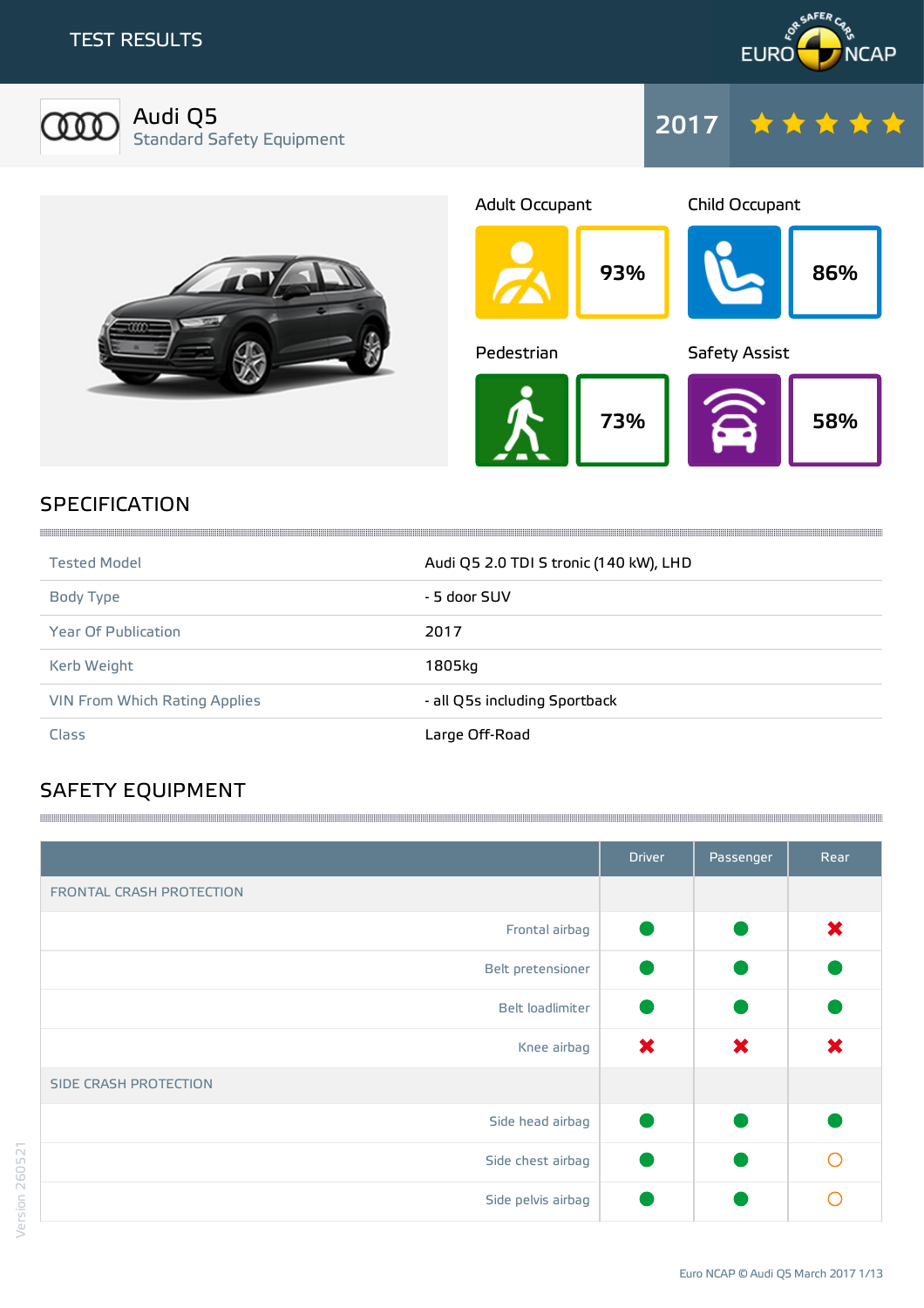

## SAFETY EQUIPMENT (NEXT)

|                         | <b>Driver</b> | Passenger       | Rear |
|-------------------------|---------------|-----------------|------|
| <b>CHILD PROTECTION</b> |               |                 |      |
| Isofix                  |               | $\left(\right)$ |      |
| Integrated CRS          |               | ×               | ×    |
| Airbag cut-off switch   |               |                 |      |
| <b>SAFETY ASSIST</b>    |               |                 |      |
| Seat Belt Reminder      |               |                 |      |

<u> 1989 - Andrea Stadt Stadt Stadt Stadt Stadt Stadt Stadt Stadt Stadt Stadt Stadt Stadt Stadt Stadt Stadt Stadt Stadt Stadt Stadt Stadt Stadt Stadt Stadt Stadt Stadt Stadt Stadt Stadt Stadt Stadt Stadt Stadt Stadt Stadt St</u>

| <b>OTHER SYSTEMS</b>    |  |
|-------------------------|--|
| Active Bonnet (Hood)    |  |
| <b>AEB Pedestrian</b>   |  |
| <b>AEB City</b>         |  |
| AEB Inter-Urban         |  |
| Speed Assistance System |  |
| Lane Assist System      |  |

Note: Other equipment may be available on the vehicle but was not considered in the test year.

**Fitted to the vehicle as standard**  $\bigcirc$  Fitted to the vehicle as part of the safety pack

 $\bigcirc$  Not fitted to the test vehicle but available as option or as part of the safety pack  $\bigcirc$  Not available  $\qquad$  Not applicable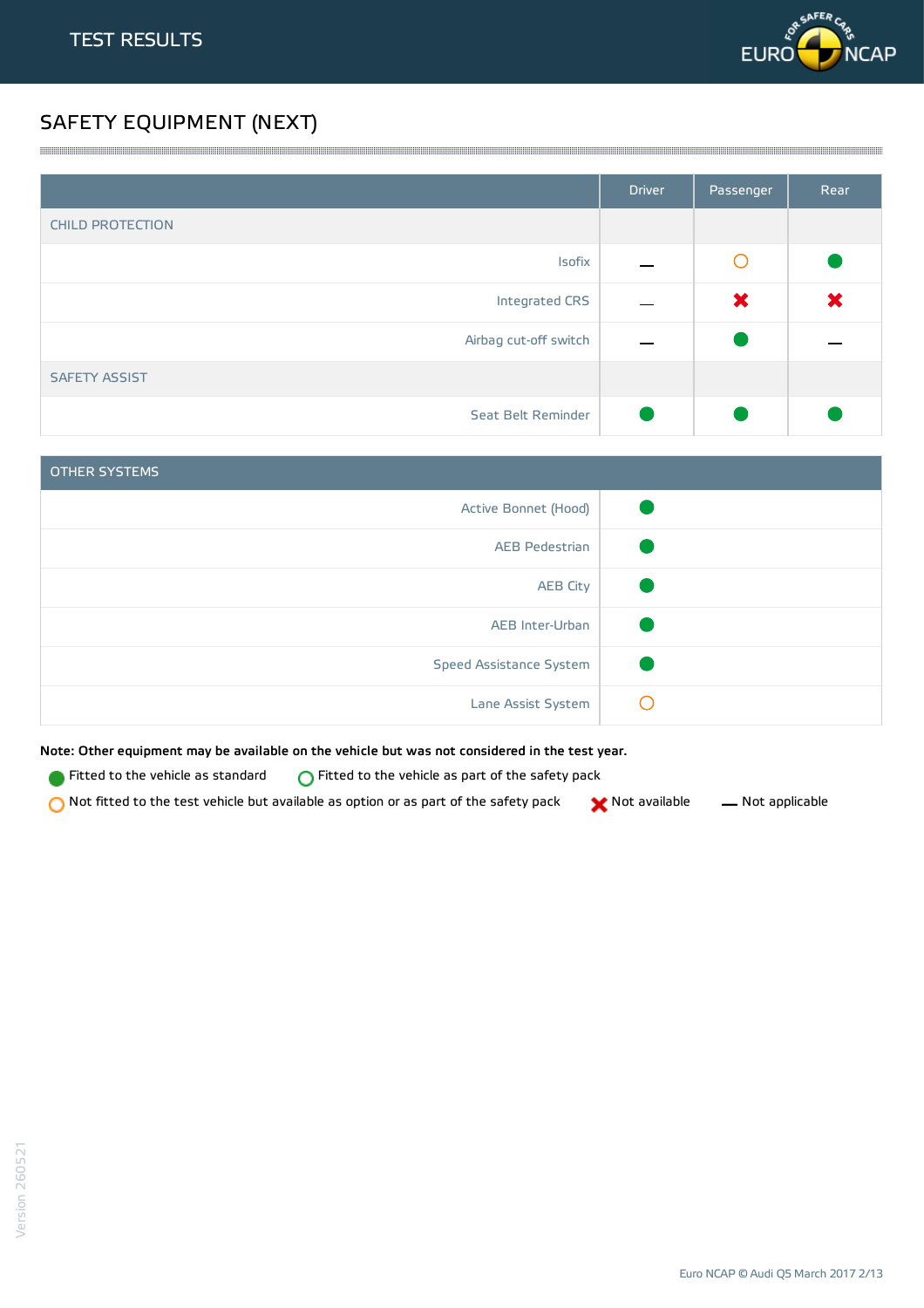





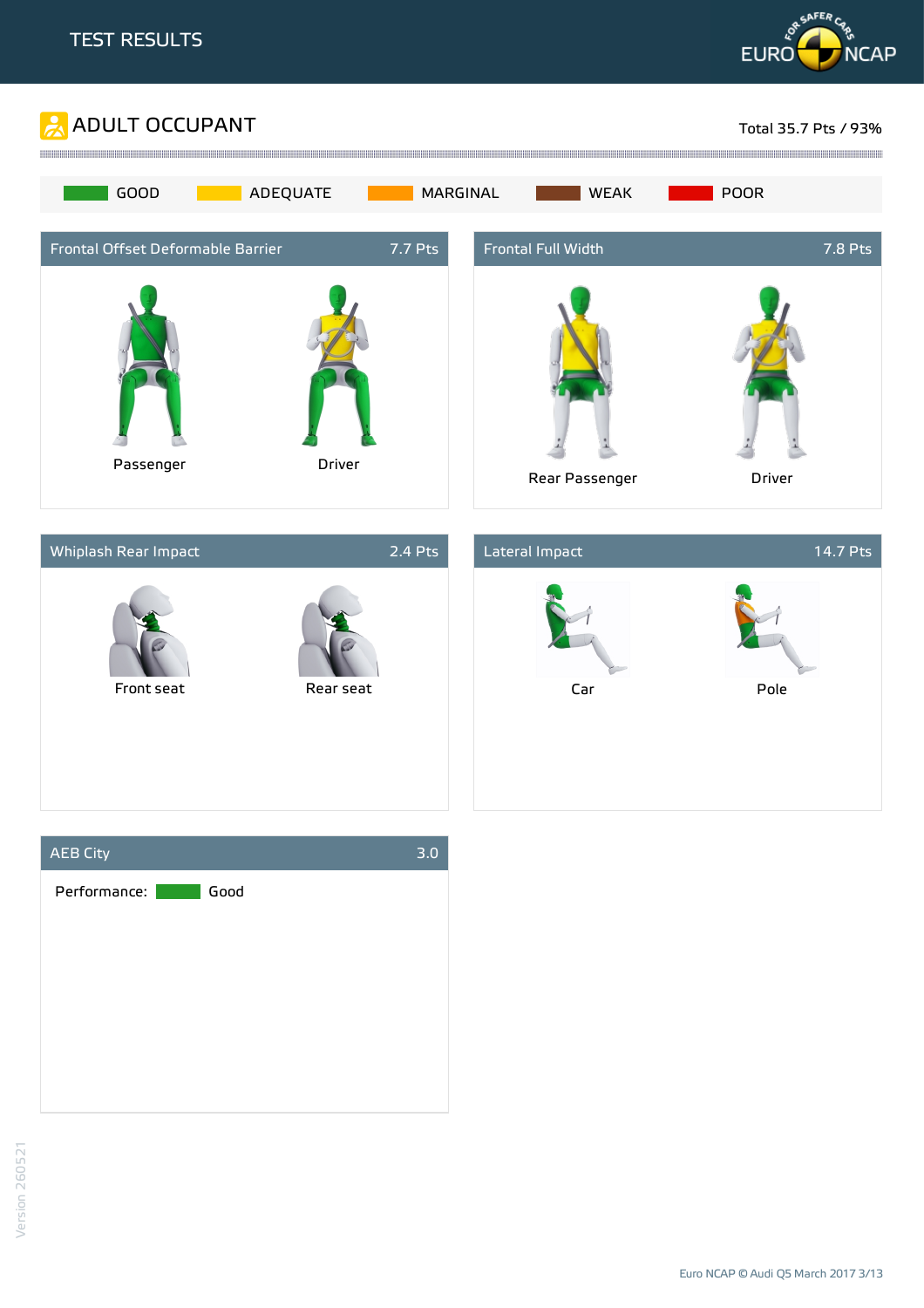

Euro NCAP © Audi Q5 March 2017 4/13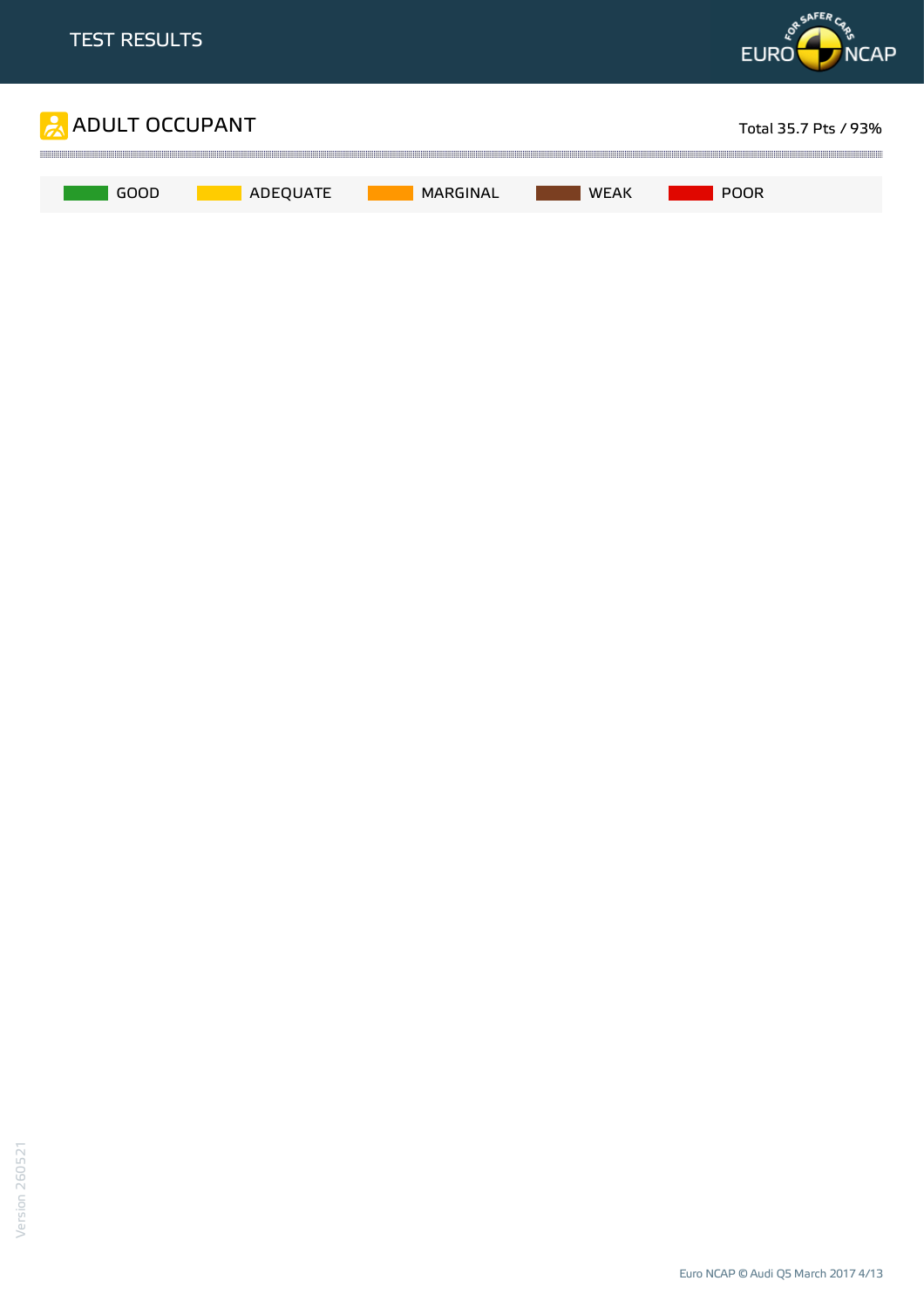

# ADULT OCCUPANT TO A RESERVE TO A RESERVE TO A RESERVE TOTAL TOTAL 35.7 Pts / 93%

#### **Comments**

The passenger compartment of the Q5 remained stable in the frontal impact. Dummy readings indicated good protection of the knees and femurs of both the driver and passenger. Audi demonstrated that a similar level of protection would be provided to occupants of different sizes and to those sat in different positions. All critical body regions of the passenger dummy were well protected. In the full-width rigid barrier test, protection of all body regions was good, with the exception of the chest of both dummies and the neck of the rear passenger dummy, protection of which was adequate. Tests on the front seats and head restraints demonstrated good protection against whiplash injury in the event of a rear-end collision. A geometric assessment of the rear seats also indicated good whiplash protection. The Q5 has, as standard equipment in Europe, Audi PreSense City, an autonomous emergency braking system. In tests at low speeds, typical of city driving, where many whiplash injuries are caused, the system performed well, avoiding collision with the target at all but the highest test speed.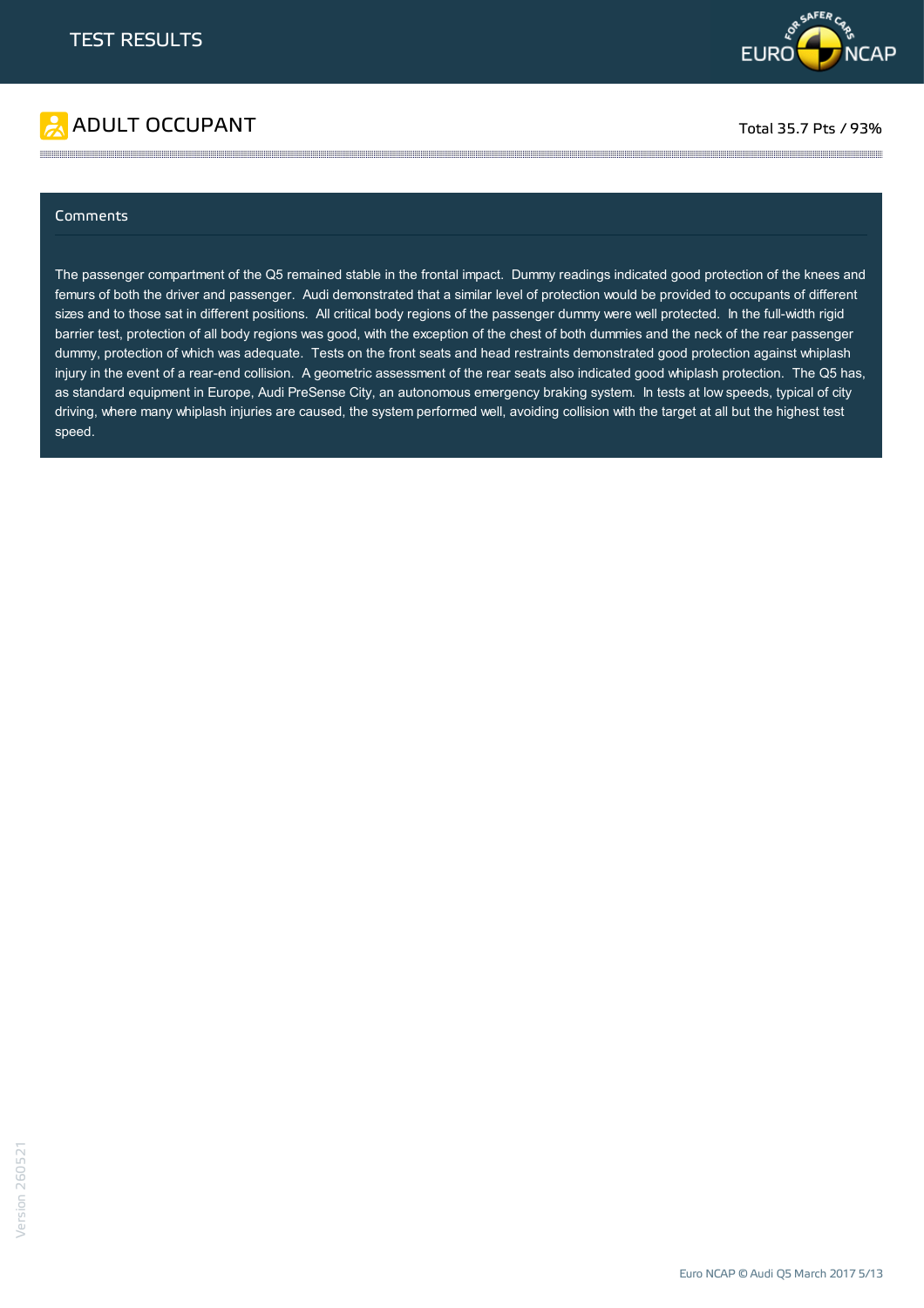





Restraint for 6 year old child: Takata Youngster Plus Restraint for 10 year old child: Safety 1st Manga

#### Safety Features 7.0 Pts

|                                                                           | Front<br>Passenger | 2nd row<br>outboard | 2nd row<br>center |
|---------------------------------------------------------------------------|--------------------|---------------------|-------------------|
| Isofix                                                                    |                    |                     | ×                 |
| i-Size                                                                    | ×                  |                     | $\bm{x}$          |
| Integrated CRS                                                            | ×                  | ×                   | ×                 |
| Fitted to test car as standard<br>Not on test car but available as option | Not available      |                     |                   |

Version 260521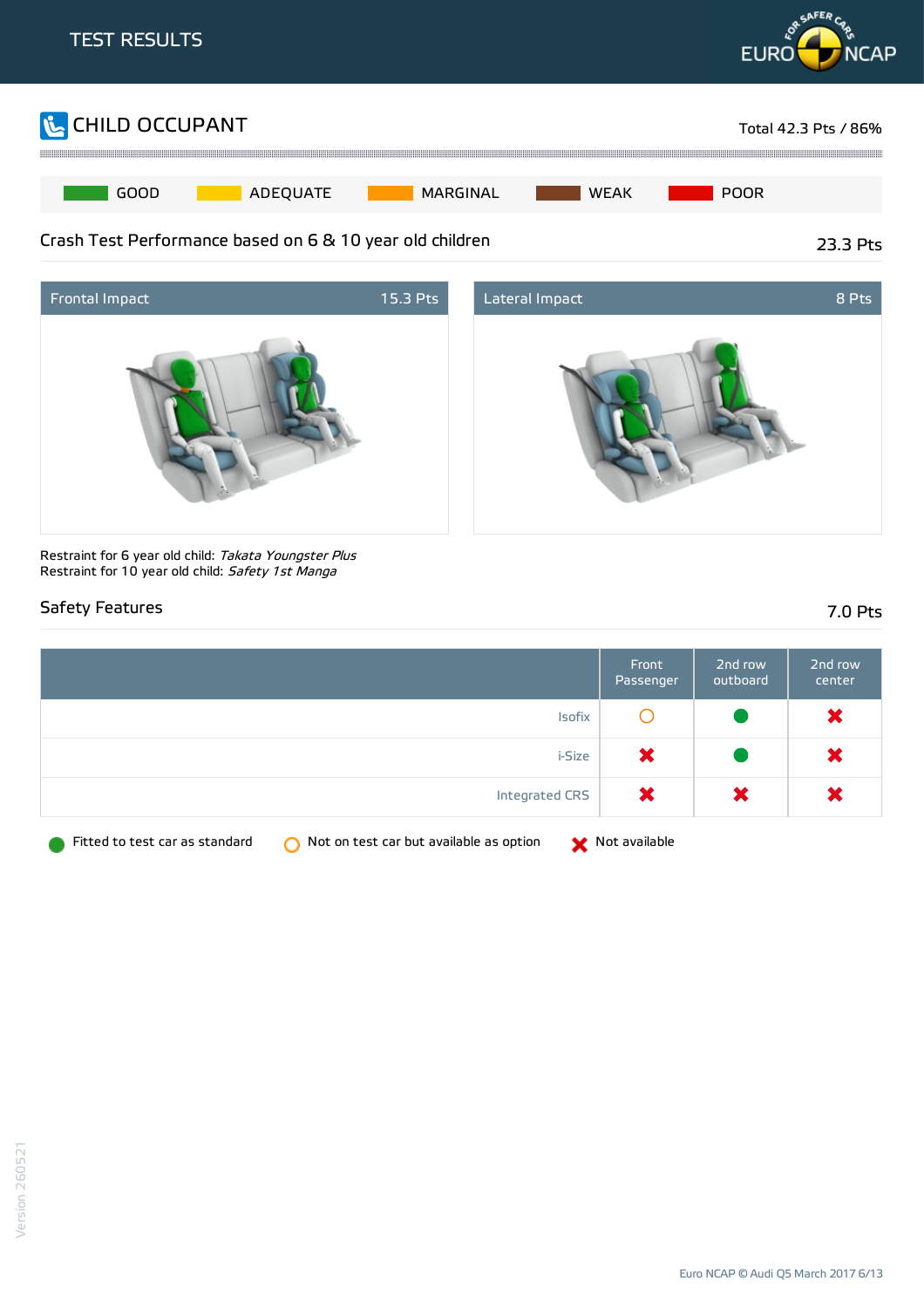





#### Britax Römer KidFix XP (ISOFIX)





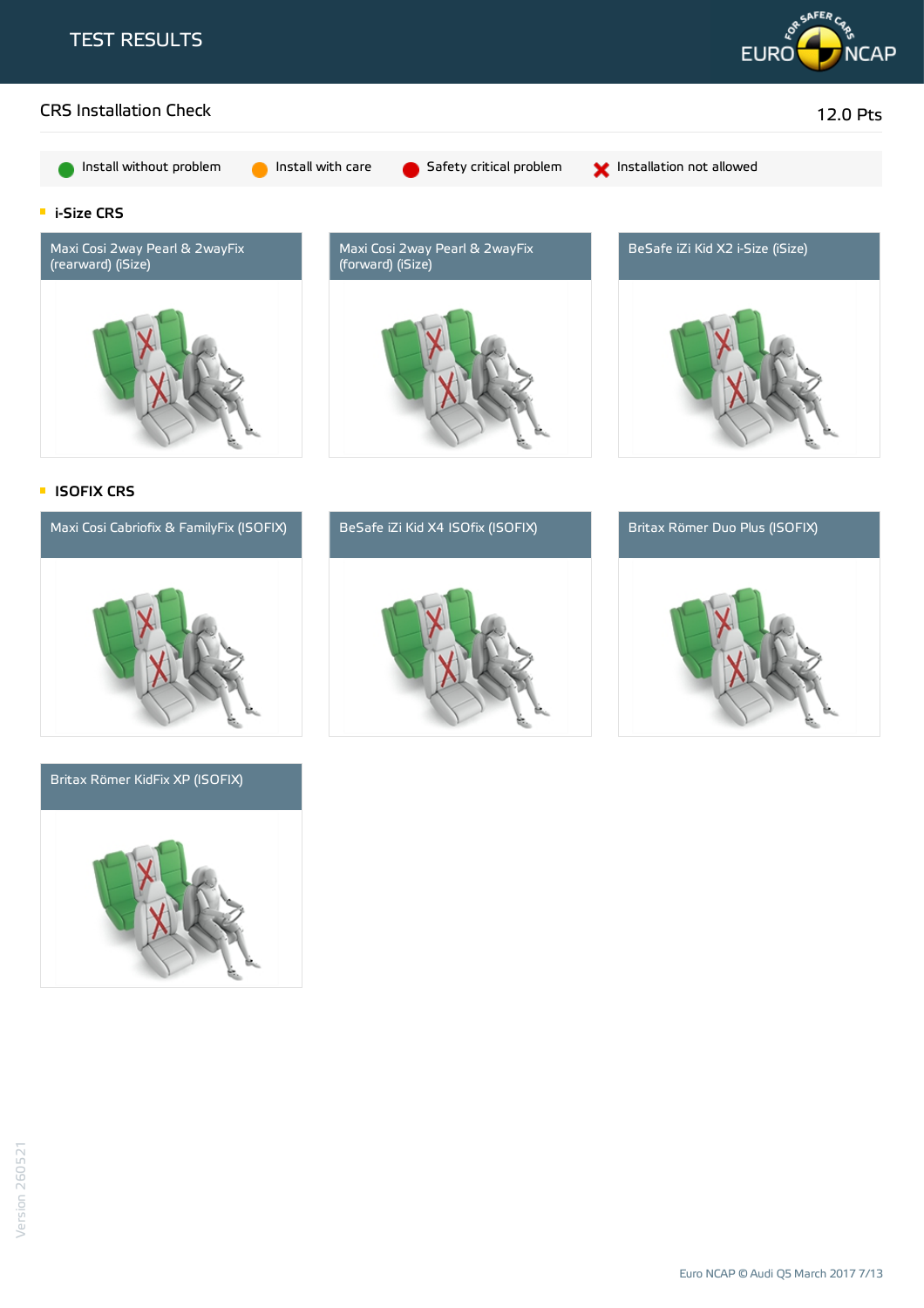

# CHILD OCCUPANT Total 42.3 Pts / 86%

#### **Universal Belted CRS**



#### Britax Römer KidFix XP (Belt)





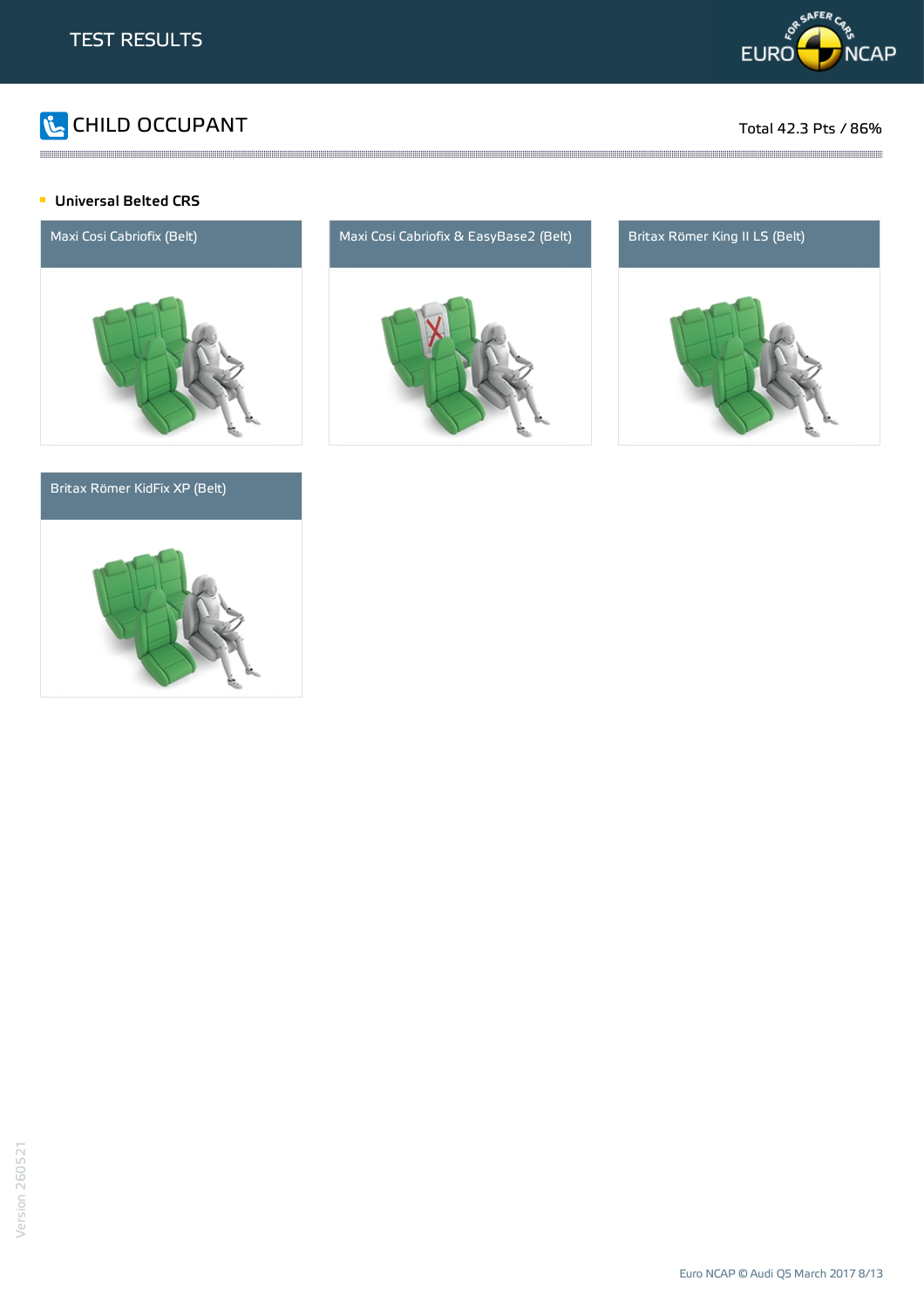



|                                                   | <b>Seat Position</b>    |                                |               |              |
|---------------------------------------------------|-------------------------|--------------------------------|---------------|--------------|
|                                                   | Front                   |                                | 2nd row       |              |
|                                                   | <b>PASSENGER</b>        | <b>LEFT</b>                    | <b>CENTER</b> | <b>RIGHT</b> |
| Maxi Cosi 2way Pearl & 2wayFix (rearward) (iSize) |                         |                                |               |              |
| Maxi Cosi 2way Pearl & 2wayFix (forward) (iSize)  |                         |                                |               |              |
| BeSafe iZi Kid X2 i-Size (iSize)                  |                         |                                |               |              |
| Maxi Cosi Cabriofix & FamilyFix (ISOFIX)          |                         |                                |               |              |
| BeSafe iZi Kid X4 ISOfix (ISOFIX)                 |                         |                                |               |              |
| Britax Römer Duo Plus (ISOFIX)                    |                         |                                |               |              |
| Britax Römer KidFix XP (ISOFIX)                   |                         |                                |               |              |
| Maxi Cosi Cabriofix (Belt)                        |                         |                                |               |              |
| Maxi Cosi Cabriofix & EasyBase2 (Belt)            |                         |                                | ×             |              |
| Britax Römer King II LS (Belt)                    |                         |                                |               |              |
| Britax Römer KidFix XP (Belt)                     |                         |                                |               |              |
| Install with care<br>Install without problem      | Safety critical problem | State Installation not allowed |               |              |

Not available

#### **Comments**

In the frontal offset test, protection of the 6 year dummy was good for all critical body regions. Protection of the neck of the 10 year dummy was marginal but that of other body areas was good. In the side barrier test, protection of all critical body areas was good for both dummies, and maximum points were scored. The front passenger airbag can be disabled to allow a rearward-facing child restraint to be used in that seating position. Clear information is provided to the driver regarding the status of the airbag and the system was rewarded. All of the restraint types for which the Q5 is designed could be properly installed and accommodated in the vehicle.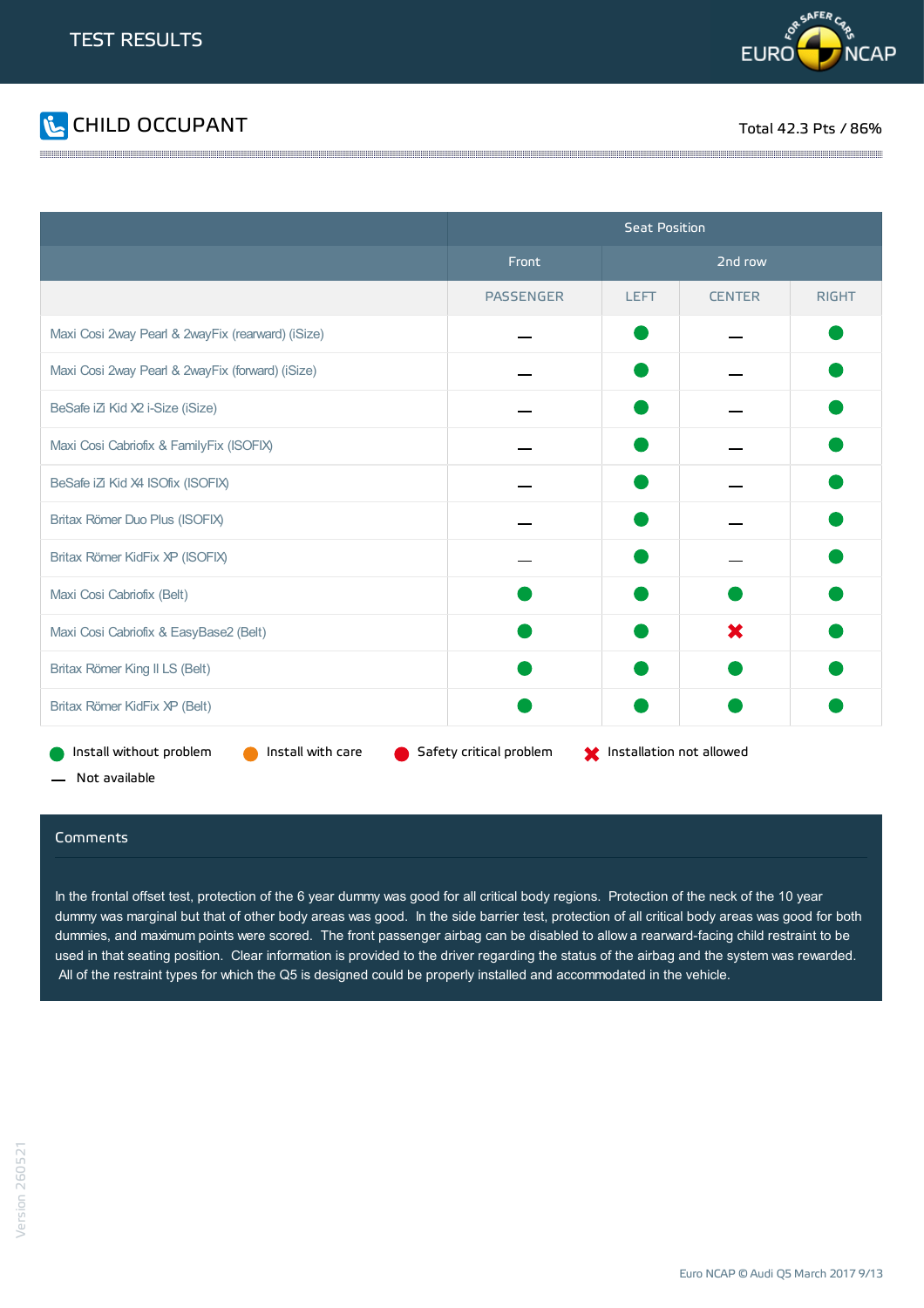



AEB Pedestrian 5.9 Pts

| <b>System Name</b>                        | <b>Audi PreSense City</b>                                                     |                                |  |
|-------------------------------------------|-------------------------------------------------------------------------------|--------------------------------|--|
| <b>Type</b>                               | Auto-Brake with Forward Collision Warning                                     |                                |  |
| <b>Operational From</b>                   | $10$ km/h                                                                     |                                |  |
| Additional Information                    | Defaults on for every journey; operates above 40km/h and in low ambient light |                                |  |
| PERFORMANCE                               |                                                                               |                                |  |
|                                           | <b>Autobrake Function</b>                                                     |                                |  |
|                                           | Avoidance                                                                     | Mitigation                     |  |
| Running Adult crossing from Farside       | Collision avoided up to 60 km/h                                               |                                |  |
| Walking Adult crossing from Nearside -25% | Collision avoided up to 40 km/h                                               | Impact mitigated up to 60 km/h |  |
|                                           |                                                                               |                                |  |
| Walking Adult crossing from Nearside -75% | Collision avoided up to 50 km/h                                               | Impact mitigated up to 60 km/h |  |

#### Comments

Version 260521

The Q5 has an 'active' bonnet. Sensors detect when a pedestrian has been struck and actuators lift the bonnet to provide greater clearance between its top surface and hard structures in the engine bay. Audi showed that the system worked robustly for several pedestrian statures and over a wide range of speeds and, accordingly, the vehicle was tested with the bonnet in the raised position. Test results of the protection offered to the head of a struck pedestrian were almost all good or adequate. The protection provided by the bumper to pedestrians' legs was predominantly marginal or adequate. Protection of the pelvis was mixed, with areas of good and poor performance. Audi PreSense City is capable of pedestrian detection. In tests of this functionality, the system performed well, impact with the target being avoided in the great majority of cases.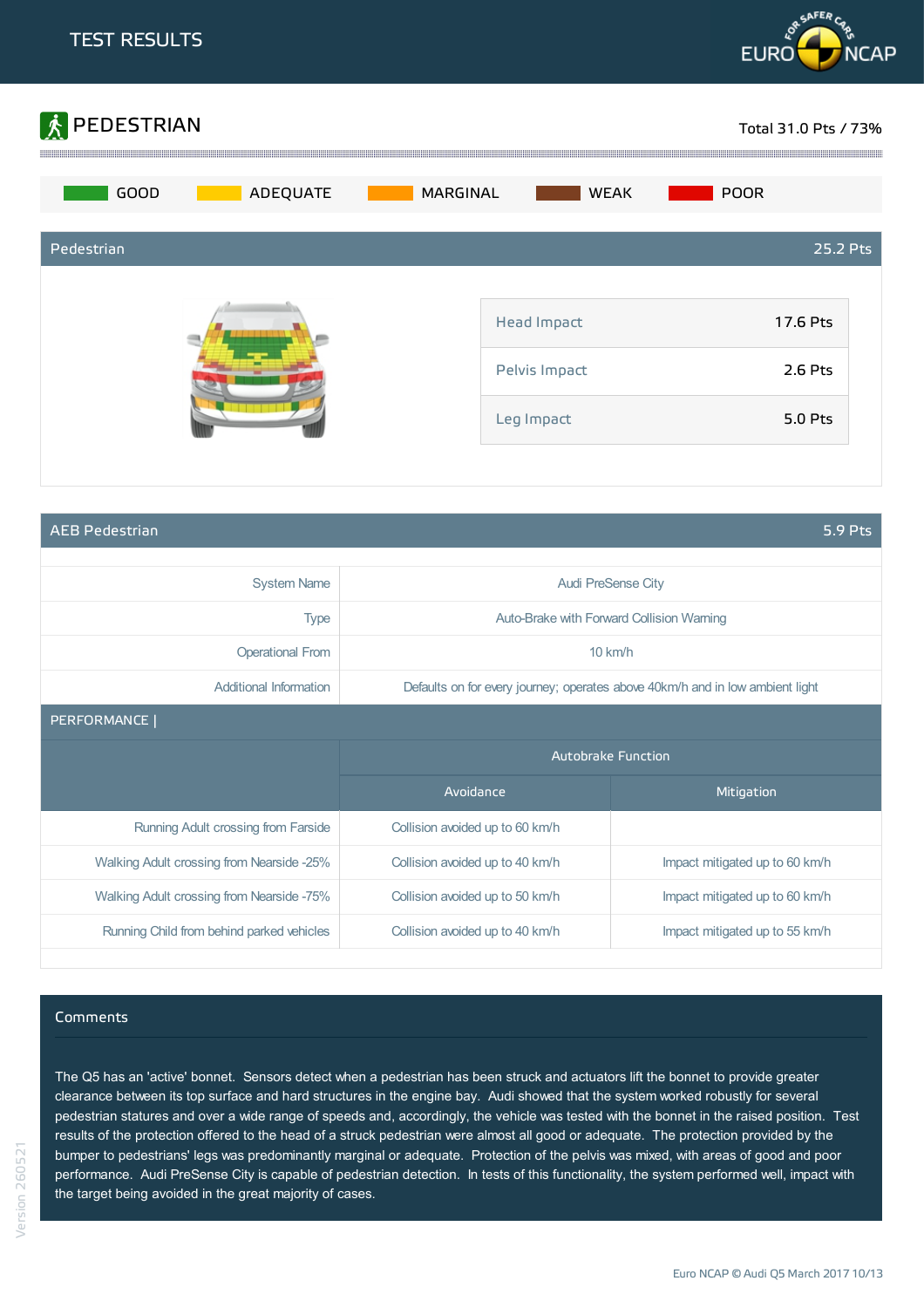

| Speed Liftlit information Function   IVA |                                                              |
|------------------------------------------|--------------------------------------------------------------|
|                                          | Warning Function   Active braking (no warning necessary)     |
|                                          | Speed Limitation Function   Manually set (accurate to 5km/h) |
|                                          |                                                              |

### Seatbelt Reminder 3.0 Pts

| Applies To                                        |                    | All seats          |                   |
|---------------------------------------------------|--------------------|--------------------|-------------------|
| Warning                                           | <b>Driver Seat</b> | Front Passenger(s) | Rear Passenger(s) |
| Visual                                            |                    |                    |                   |
| Audible                                           |                    |                    |                   |
| <b>C</b> Fail<br>- Not available<br><b>O</b> Pass |                    |                    |                   |
| Lane Support                                      |                    |                    | 0 Pts             |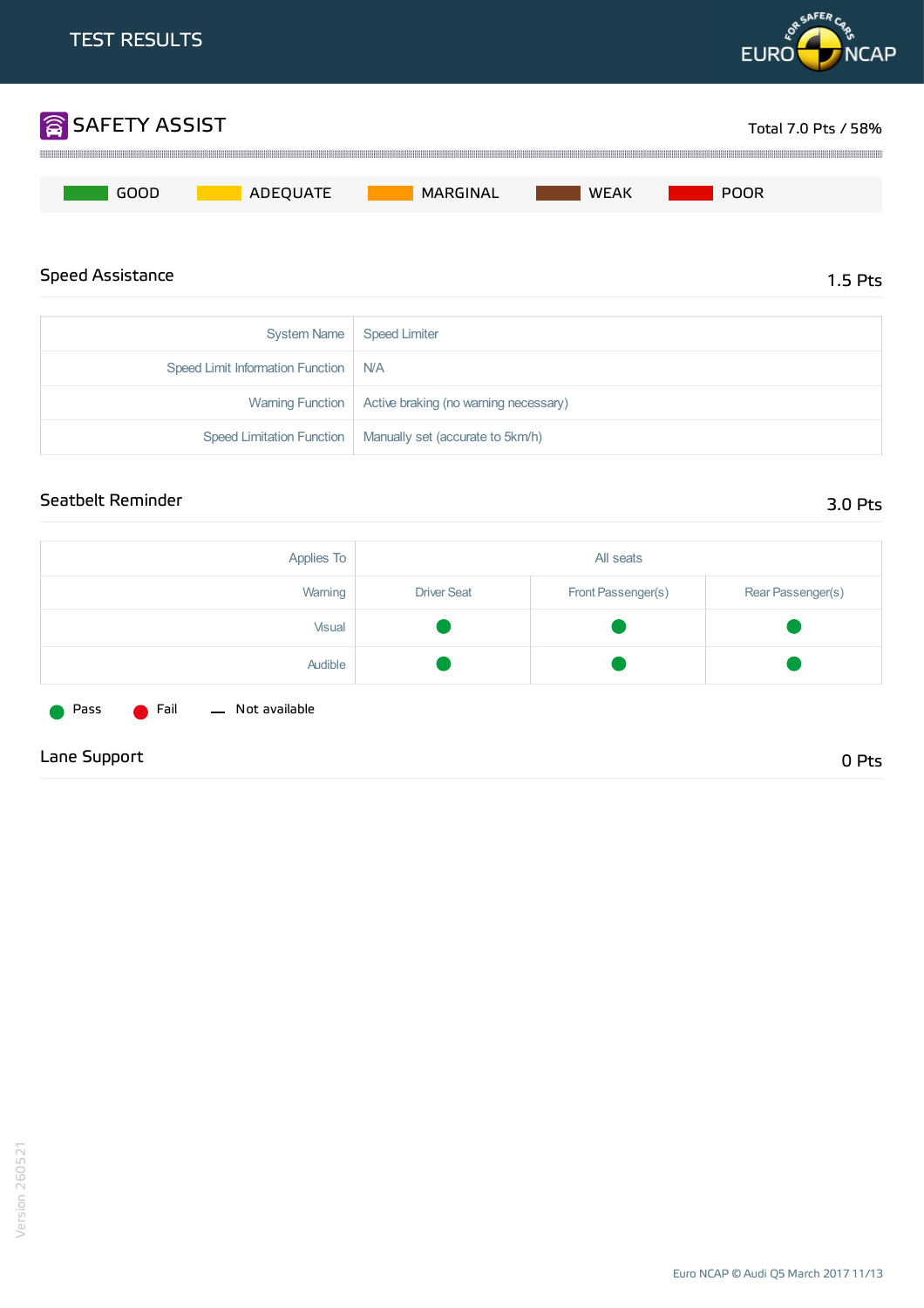

# **SAFETY ASSIST** Total 7.0 Pts / 58%

# AEB Inter-Urban 2.5 Pts

| <b>System Name</b>                       | <b>Audi PreSense City</b>   |                                                                  |  |  |
|------------------------------------------|-----------------------------|------------------------------------------------------------------|--|--|
| <b>Type</b>                              |                             | Forward Collision Warning with Auto-Brake                        |  |  |
| <b>Operational From</b>                  | 10 km/h                     |                                                                  |  |  |
| <b>Additional Information</b>            |                             | Default On; Supplementary Warning                                |  |  |
| PERFORMANCE                              |                             |                                                                  |  |  |
|                                          | Autobrake Function Only     | Driver reacts to warning                                         |  |  |
| <b>Operational Speed</b>                 | 10-85 km/h                  | 30-250 km/h                                                      |  |  |
| Approaching a stationary car             | See AEB City                | Crash avoided up to 50km/h.<br>Crash speed reduced up to 80km/h. |  |  |
| Approaching a slower moving car          | Crash avoided up to 70km/h. | Crash avoided up to 75km/h.<br>Crash speed reduced up to 80km/h. |  |  |
| <b>FOLLOWING A CAR AT SHORT DISTANCE</b> |                             |                                                                  |  |  |
| Car in front brakes gently               | Avoidance                   | Avoidance                                                        |  |  |
| Car in front brakes harshly              | Mitigation                  | Mitigation                                                       |  |  |
| FOLLOWING A CAR AT LONG DISTANCE         |                             |                                                                  |  |  |
| Car in front brakes gently               | Mitigation                  | Mitigation                                                       |  |  |
| Car in front brakes harshly              | Mitigation                  | Avoidance                                                        |  |  |

the contract of the contract of the contract of the contract of the contract of the contract of the contract of

#### Comments

The Q5 has a seatbelt reminder system for the front and rear seats. Audi PreSense City is also standard and tests of its performance at highway speeds demonstrated good performance, impact being avoided or mitigated over the entire range of test speeds. A driver-set speed limiter is fitted as standard equipment. A lane support system is available as an option but was not included in this assessment.